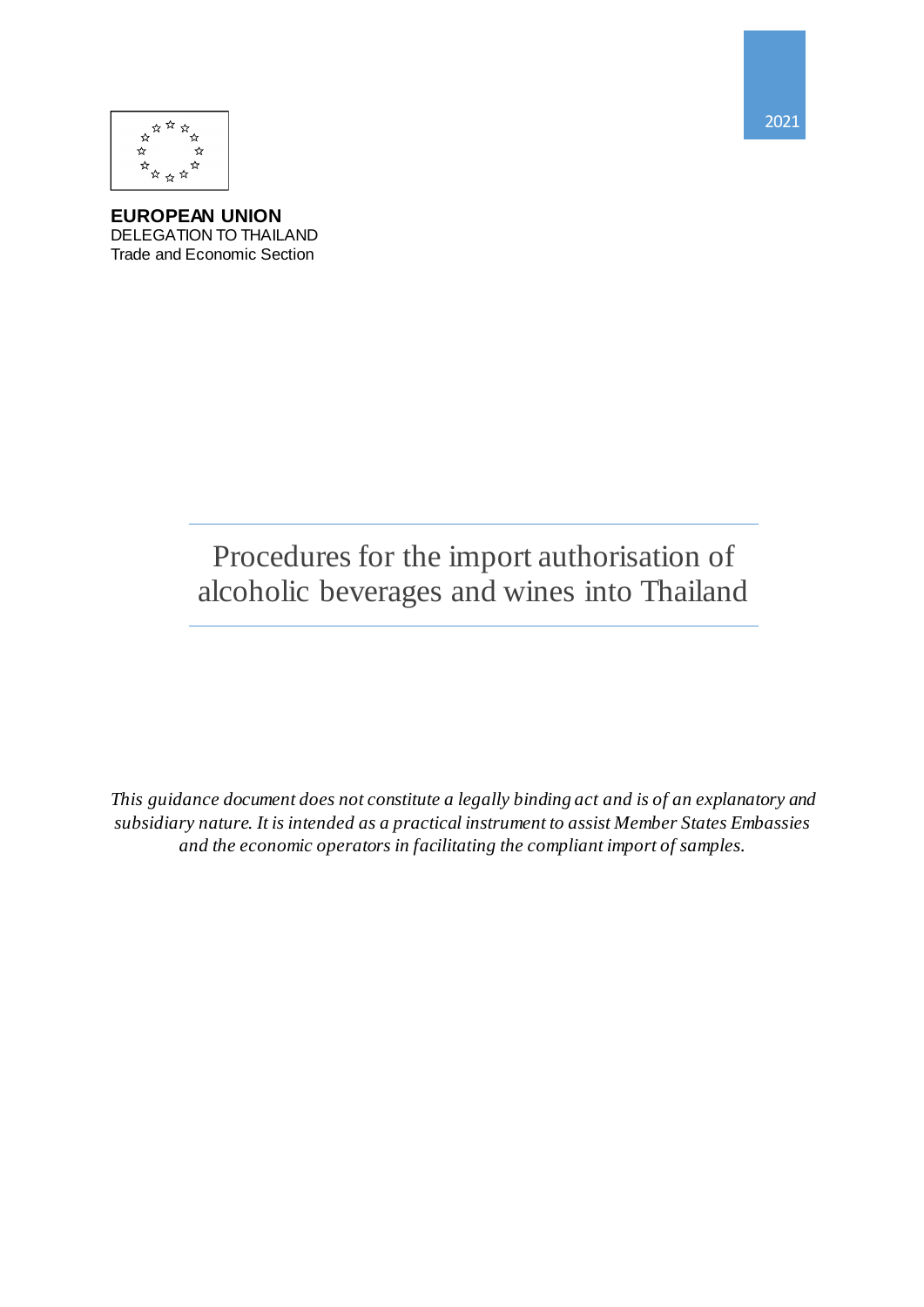# **Procedures for the import authorization of alcoholic beverages and wines into Thailand for trade fairs and exhibitions**

#### **Responsible agency:** Excise Department

**Scope of products:** All alcoholic beverages (HS 2203, 2204, 2205, 2206 and 2208)

**Quantity limit:** no limitation <sup>1</sup>

#### *No quantitative limitations*

1

There is no quantity limitation because there is **in practice** few or no possibilities to benefit from any waiver for alcoholic beverages, be it in terms of duty relief<sup>2</sup> or import licensing requirements.

In theory, an import license waiver is applicable for volume not exceeding 10 liters imported as samples or for non-commercial purpose (no sales involved). However free alcoholic beverages consumed as sample tasting may constitute a violation of the Alcoholic Beverage Control Act B.E. 2551, Section 30 (5) and Section 32<sup>3</sup> . While the Excise Department is not the regulator under the Alcoholic Beverage Control Act, alcohol imported as samples for trade fairs and exhibitions under the import license waiver scheme might be challenged by the authorities. Given this legal uncertainty, exhibitors would be recommended to go through the regular import procedure for commercial purpose, which requires a prior import license.

**Contact:** Tax Collection Standard and Development Office 1, the Excise Department, Tel: 02- 244 – 8525 , Address: 1488 Nakhon Chaisi Rd, Dusit District, Bangkok 10300

|                              | Description                                        | est. duration   | <b>Fee</b> |  |  |
|------------------------------|----------------------------------------------------|-----------------|------------|--|--|
| Pre-import procedure         |                                                    |                 |            |  |  |
| A Thai importing company     | 1. Download and print Form Por Sor 03-11 and the   | Within the date | No fee     |  |  |
| (importer) applies for an    | agreement form for tax filing and payment from the | of registration |            |  |  |
| account with the Excise      | Excise Department's website. Fill out the forms.   |                 |            |  |  |
| Department's website for     | 2. Prepare the following document for online       |                 |            |  |  |
| the purpose of tax filing    | submission (scanned):                              |                 |            |  |  |
| and payment as well as       | $-$ Por Sor 03-11 form                             |                 |            |  |  |
| submitting other             | - Agreement form for tax filing and payment        |                 |            |  |  |
| applications/requests to the | - Registration certificate issued no longer than 6 |                 |            |  |  |
| Department.                  | months ago                                         |                 |            |  |  |

<sup>1</sup> That said, **the import license waiver can be used for imported alcohol samples for quality testing and certification** by the Excise Department. Alcohol certificate of analysis, issued either by the Excise Department or a competent agency in the country of origin, is a requirement for import licensing. In order to import alcohol samples for this purpose, the importer has to submit import declaration for the payment of import duty and other applicable taxes (excise tax, earmarked taxes and value added tax) upon importation, **but no import license is required**. Importation can take place at all Customs Houses in Bangkok, Customs Offices at Chiang Mai, Phuket, Hat Yai Airports or Suvarnabhumi Airport Cargo Clearance Customs Bureau. In case of hand carrying, importation can take place at Sadao, Padang Besar and Sungai Kolok Customs Houses as well as Customs Offices at Don Muang, Chiang Mai, Phiket, Hat Yai Airports or Suvarnabhumi Airport Passenger Control Customs Office.

<sup>&</sup>lt;sup>2</sup> For duty relief, please refer to a separate note on the customs clearance procedure.

<sup>&</sup>lt;sup>3</sup> Section 30(5) prohibits the sales of alcohols through the meaning of sample distribution and Section 32 prohibits the advertisement or the display, directly or indirectly, the name or trademark of any alcoholic beverage in a manner showing the properties thereof or inducing another person to drink.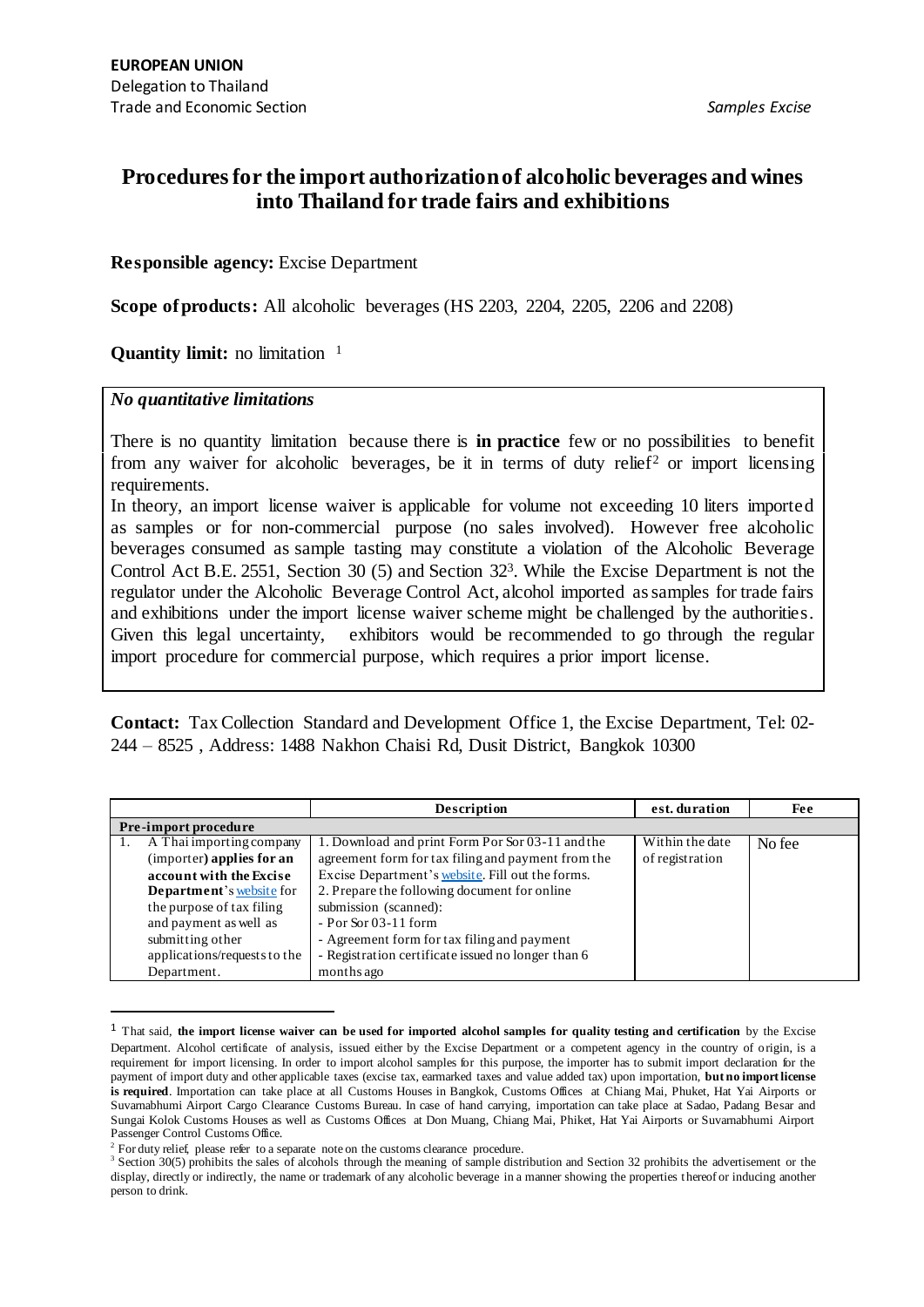## **EUROPEAN UNION**

## Delegation to Thailand

Trade and Economic Section *Samples Excise*

|          |                                                                                                                                                                                                                                                                                                                                                                                                                                                                     | Description                                                                                                                                                                                                                                                                                                                                                                                                                                                                                                                                                                                                                                                                                                                                                                                                                                                                                                                                                                                                                  | est. duration                                                                                                                                  | <b>Fee</b>                                                                                                                                                                                       |
|----------|---------------------------------------------------------------------------------------------------------------------------------------------------------------------------------------------------------------------------------------------------------------------------------------------------------------------------------------------------------------------------------------------------------------------------------------------------------------------|------------------------------------------------------------------------------------------------------------------------------------------------------------------------------------------------------------------------------------------------------------------------------------------------------------------------------------------------------------------------------------------------------------------------------------------------------------------------------------------------------------------------------------------------------------------------------------------------------------------------------------------------------------------------------------------------------------------------------------------------------------------------------------------------------------------------------------------------------------------------------------------------------------------------------------------------------------------------------------------------------------------------------|------------------------------------------------------------------------------------------------------------------------------------------------|--------------------------------------------------------------------------------------------------------------------------------------------------------------------------------------------------|
|          |                                                                                                                                                                                                                                                                                                                                                                                                                                                                     | - Copy of ID of the principal and the agent in case of                                                                                                                                                                                                                                                                                                                                                                                                                                                                                                                                                                                                                                                                                                                                                                                                                                                                                                                                                                       |                                                                                                                                                |                                                                                                                                                                                                  |
|          |                                                                                                                                                                                                                                                                                                                                                                                                                                                                     | power of attorney                                                                                                                                                                                                                                                                                                                                                                                                                                                                                                                                                                                                                                                                                                                                                                                                                                                                                                                                                                                                            |                                                                                                                                                |                                                                                                                                                                                                  |
| 2.<br>3. | The importer submits an<br>application for labelling<br>approval $(Por Sor 08-04)$<br>at<br>https://edcsso.excise.go.th/<br>$\cos$ -e/<br><b>Responsible agency:</b> Tax<br>Collection Standard and<br>Development Office 1 (in<br>case filing hardcopy).<br>The importer submits<br>$sample(s)$ of alcohol<br>beverage(s) to the Excise<br>Department for standard<br>testing at the Excise<br>Office in charge of the<br>area where the<br>importer's premises is | Supporting documents:<br>1. Copy of the wholesale license<br>2. The sole distributor agreement issued by the alcohol<br>manufacturer or the right holder<br>3. Samples of label(s) $-5$ labels per product<br>4. Certification letter from the manufacturer<br>confirming that no distilled alcohol added in case of<br>fermented spirits alcohol content higher than 15<br>degrees.<br>5. Certification letter from the manufacturer indicating<br>the raw materials in case of fruit wines that contain<br>grape or grape wine.<br>Testing will be performed against the standards of the<br>Excise Department. In case of certificate of analysis<br>issued by the competent agency, the standards of the<br>Excise Department will also apply.<br>Sample size: 0.5 liter/sample<br>The importer has to pick up the test report (certificate                                                                                                                                                                              | Approx 3-5 days<br>Varying,<br>approximately<br>two weeks but<br>depending on the<br>number of<br>samples and the<br>capacity of the<br>Excise | No fee<br>No fee                                                                                                                                                                                 |
|          | located or provided<br>alcohol certificate of<br>analysis issued by the<br>competent agency of the<br>country of origin for the<br>purpose of import license.                                                                                                                                                                                                                                                                                                       | of analysis) once available at the concerned Excise<br>Office.                                                                                                                                                                                                                                                                                                                                                                                                                                                                                                                                                                                                                                                                                                                                                                                                                                                                                                                                                               | Department's<br>lab.                                                                                                                           |                                                                                                                                                                                                  |
| 4.       | The importer files a<br>notification on suggested<br>retail prices (Por Sor 02-<br>$(01)$ of its products at<br>https://edcsso.excise.go.th/<br>$\cos$ -e $/$                                                                                                                                                                                                                                                                                                       | The suggested retail prices are presented in the price<br>per unit and should reflect the costs of goods sold and<br>indirect costs (e.g. administrative and marketing<br>expenses) as well as standard profit.<br>Manual for notifying suggested retail prices can be<br>found at<br>https://edweb.excise.go.th/eform/fileEform/NPRB_Us<br>erManual-ESD.pdf                                                                                                                                                                                                                                                                                                                                                                                                                                                                                                                                                                                                                                                                 | Within the date<br>of filing                                                                                                                   | No fee                                                                                                                                                                                           |
| 5.       | The importer applies for<br>alcohol wholesale (type 1:<br>for sales $\geq$ 10 liters) and<br>retail (type 2: for sales <<br>10 liters) licenses (Por Sor<br>$08-05$ ) at<br>https://edcsso.excise.go.th/<br>$\cos$ -e/<br><b>Responsible agency:</b> the<br>Excise Office in charge of<br>the area where the<br>importer's premises is<br>located (in case filing<br>hardcopy).                                                                                     | A wholesale license is a requirement in the application<br>for import license (type 1: concerning general sales).<br>In case of trade fairs/exhibitions where the exhibitor<br>plans to sell alcohol on spot, a retail license is also<br>required.<br>Supporting documents:<br>1. In case of natural person, ID or other cards<br>containing the photo of the person issued by a<br>governmental authority.<br>2. In case of juristic person, registration certificate<br>issued by the Ministry of Commerce no longer than 3<br>months.<br>3. Copy of ID or other cards of authorized person(s)<br>issued by a governmental authority.<br>4. Copy of house registration of alcohol selling venue<br>or other documents issued by the government<br>indicating land rights over alcohol selling venue.<br>5. Lease/rental agreement and the letter issued by the<br>owner of the venue allowing alcohol sales on the<br>premises in case the seller is a tenant.<br>6. Plan of alcohol selling venue and surrounding areas. | Usually, within<br>the date of<br>submission                                                                                                   | Wholesale<br>license: 5,500<br>Baht/year<br>Retail license<br>for VAT<br>registered<br>retailer: 2,200<br>Baht/year<br>Retail license<br>for non-VAT<br>registered<br>retailer: 330<br>Baht/year |
| 6.       | The importer submits an<br>application for labelling                                                                                                                                                                                                                                                                                                                                                                                                                | Supporting documents:<br>1. Copy of the wholesale license                                                                                                                                                                                                                                                                                                                                                                                                                                                                                                                                                                                                                                                                                                                                                                                                                                                                                                                                                                    | Approx 3-5 days                                                                                                                                | No fee                                                                                                                                                                                           |